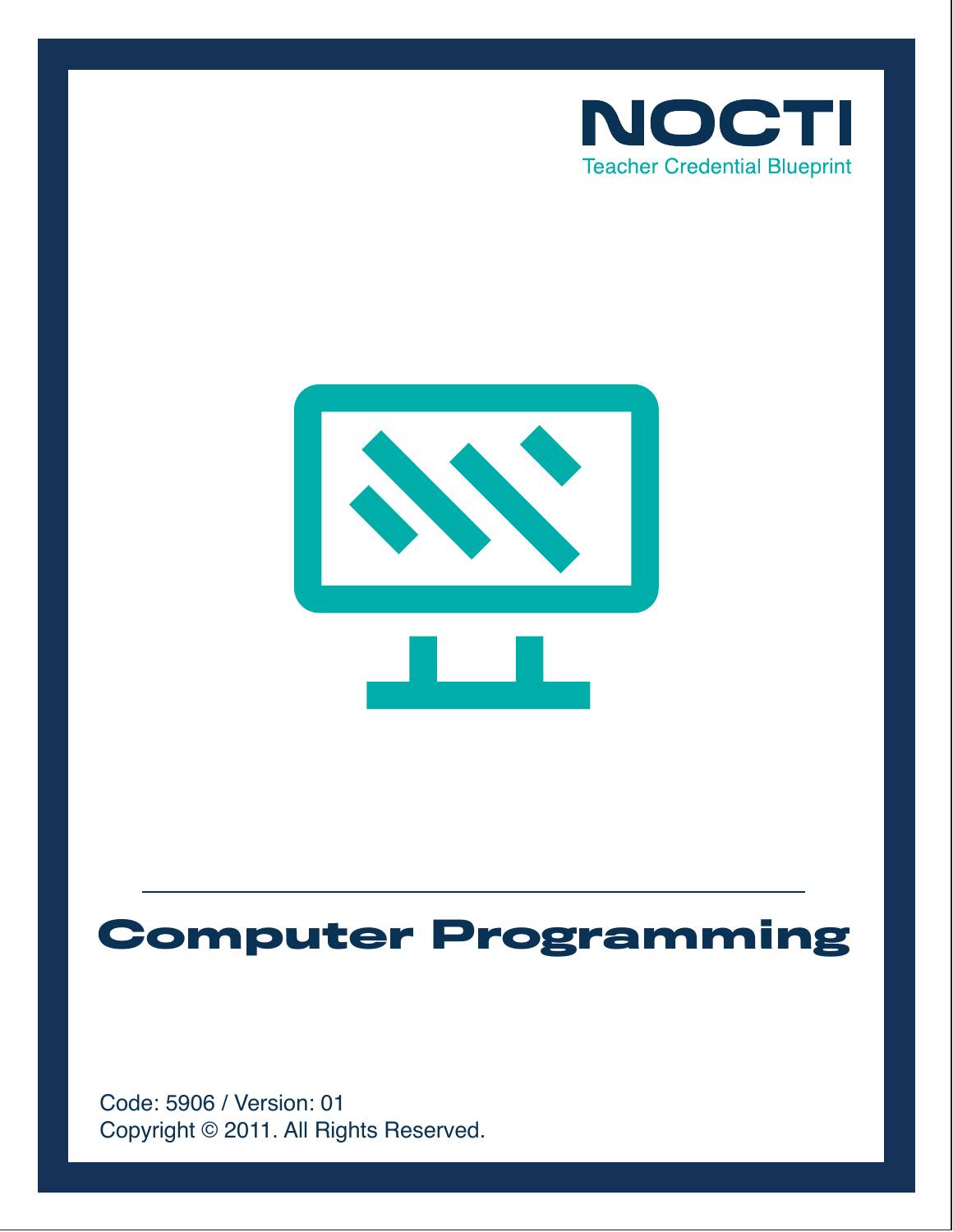**Information** 

# **General Assessment Information**

| <b>Blueprint Contents</b>                 |                               |
|-------------------------------------------|-------------------------------|
| <b>General Assessment Information</b>     | Sample Written Items          |
| <b>Written Assessment Information</b>     | <b>Performance Assessment</b> |
| Specific Competencies Covered in the Test | Sample Performance Job        |

**Test Type:** The Computer Programming assessment is included in NOCTI's Teacher assessment battery. Teacher assessments measure an individual's technical knowledge and skills in a proctored proficiency examination format. These assessments are used in a large number of states as part of the teacher licensing and/or certification process, assessing competency in all aspects of a particular industry. NOCTI Teacher tests typically offer both a written and performance component that must be administered at a NOCTI-approved Area Test Center. Teacher assessments can be delivered in an online or paper/pencil format.

**Revision Team:** The assessment content is based on input from subject matter experts representing the following states: California, Connecticut, and Pennsylvania.



11.0201- Computer Programming/Programmer, General



Career Cluster 11- Information Technology



15-1131.00- Computer Programmers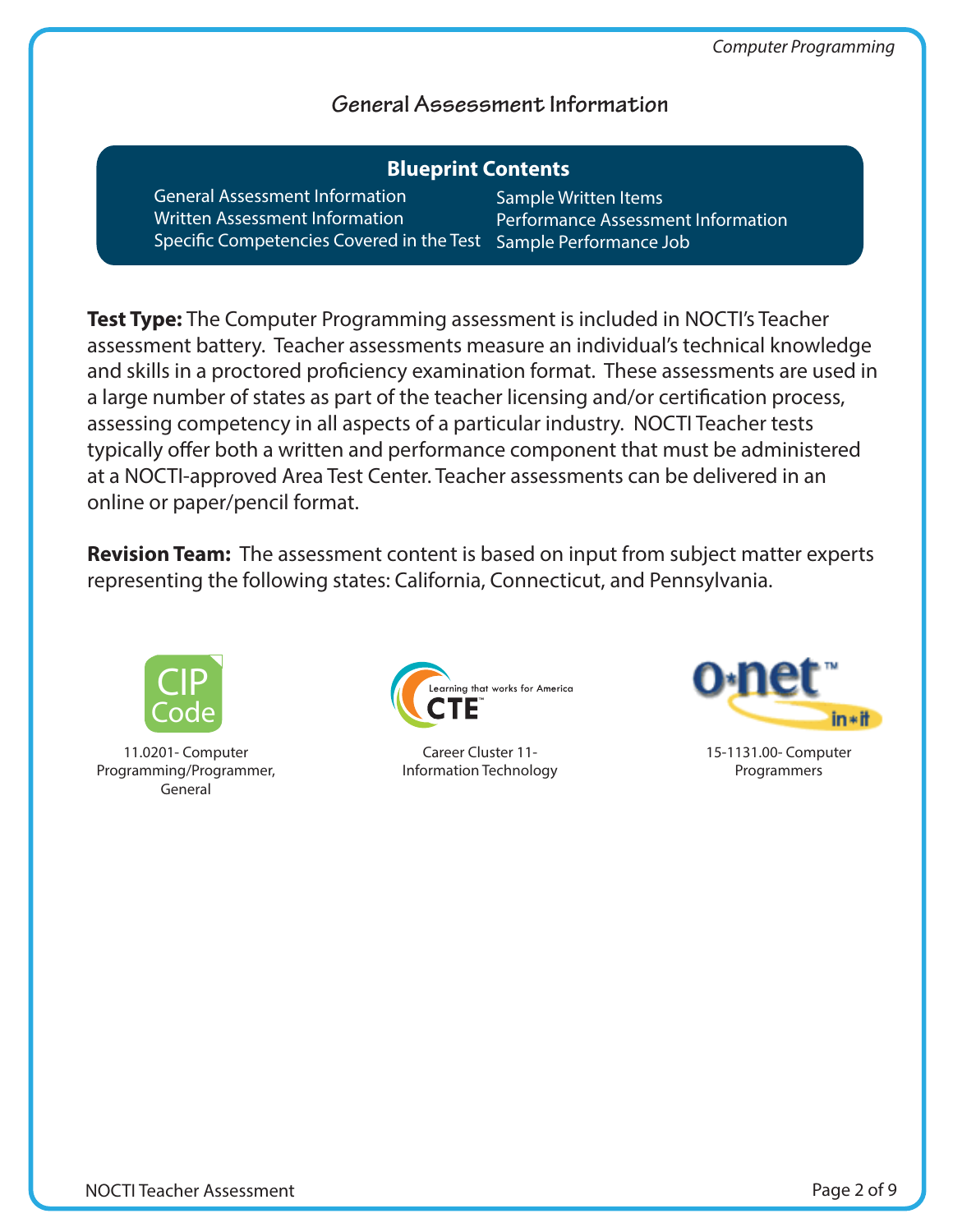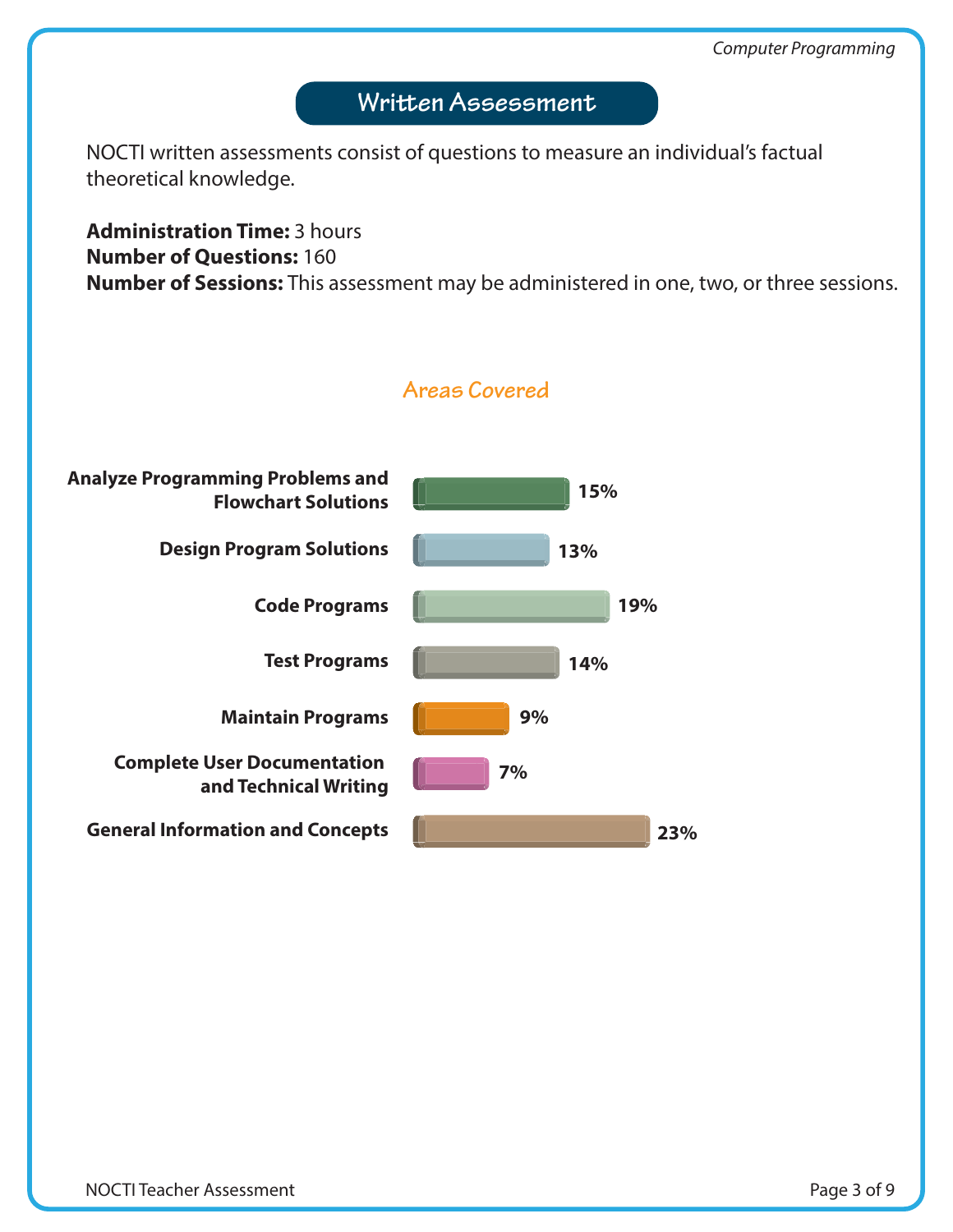**Specific Standards and Competencies Included in this Assessment** 

#### **Analyze Programming Problems and Flowchart Solutions**

- Analyze user requirements for a given outcome
- Determine input and output formats for a program
- Determine the flow of data through network
- Identify and describe a data flow diagram
- Identify and describe a process logic diagram
- Describe the system development cycle (i.e., code management, ongoing revisions)

#### **Design Program Solutions**

- Determine where data is to be accessed/stored
- Design data storage and layout
- Apply principles of quality, efficient programming
- Explain the importance of a design review
- Apply implementation plans for a new system
- Assess ongoing impact of existing systems

#### **Code Programs**

- Determine the variables and data types for a program
- Prepare and code routines using structured logic
- Identify various programming languages
- Apply appropriate computer language syntax
- Explain unit testing requirements
- Document appropriate comments and programmer notes

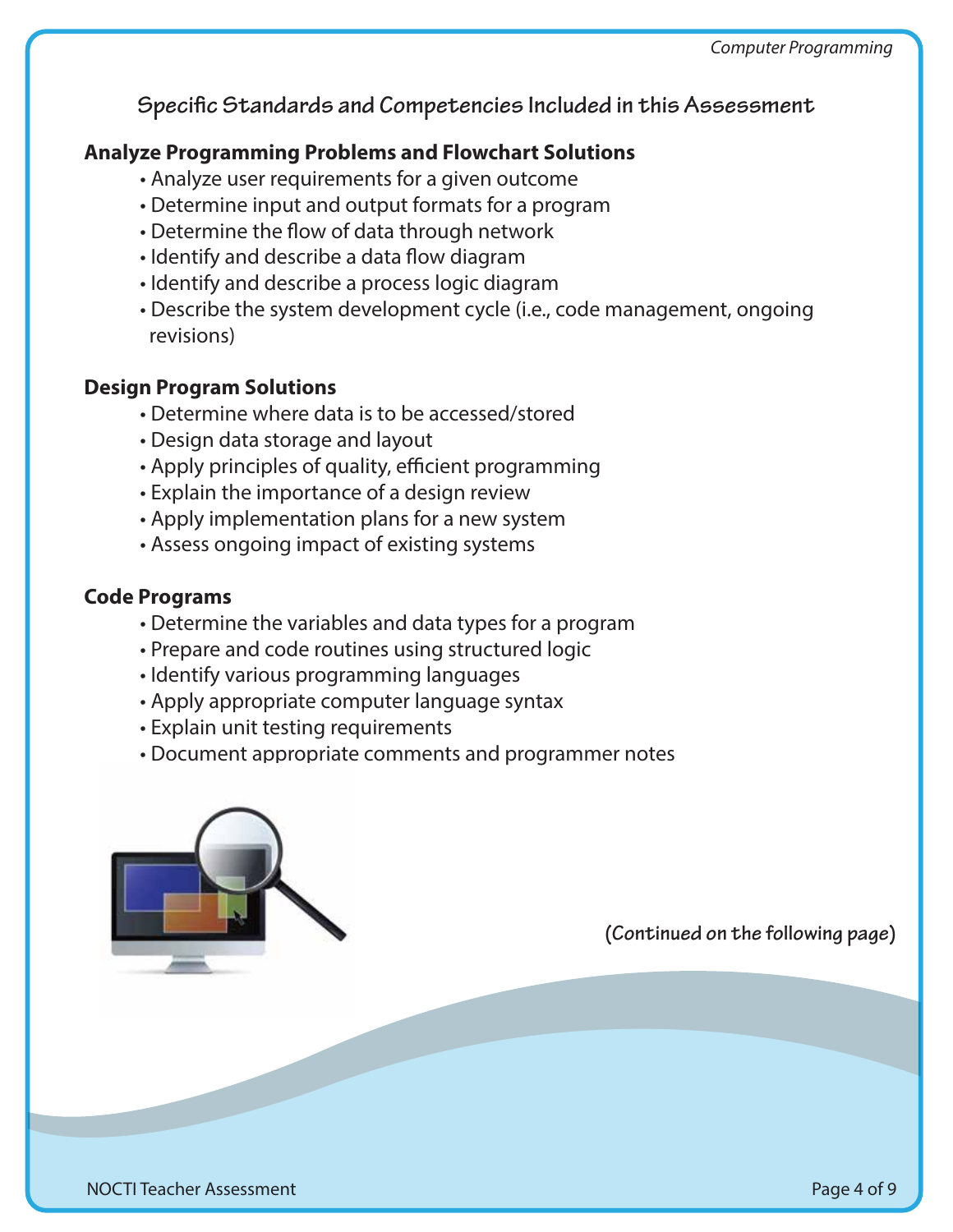# **Specific Standards and Competencies (continued)**

#### **Test Programs**

- Explain system testing requirements
- Design and analyze test plan for use in program testing
- Test programs and evaluate results for accuracy
- Correct programming errors discovered during testing
- Identify appropriate debugging tools

#### **Maintain Programs**

- Change existing programs when requirements change
- Correct existing program errors
- Update documentation for existing programs
- Provide user instructions on program modifications



**(Continued on the following page)**

NOCTI Teacher Assessment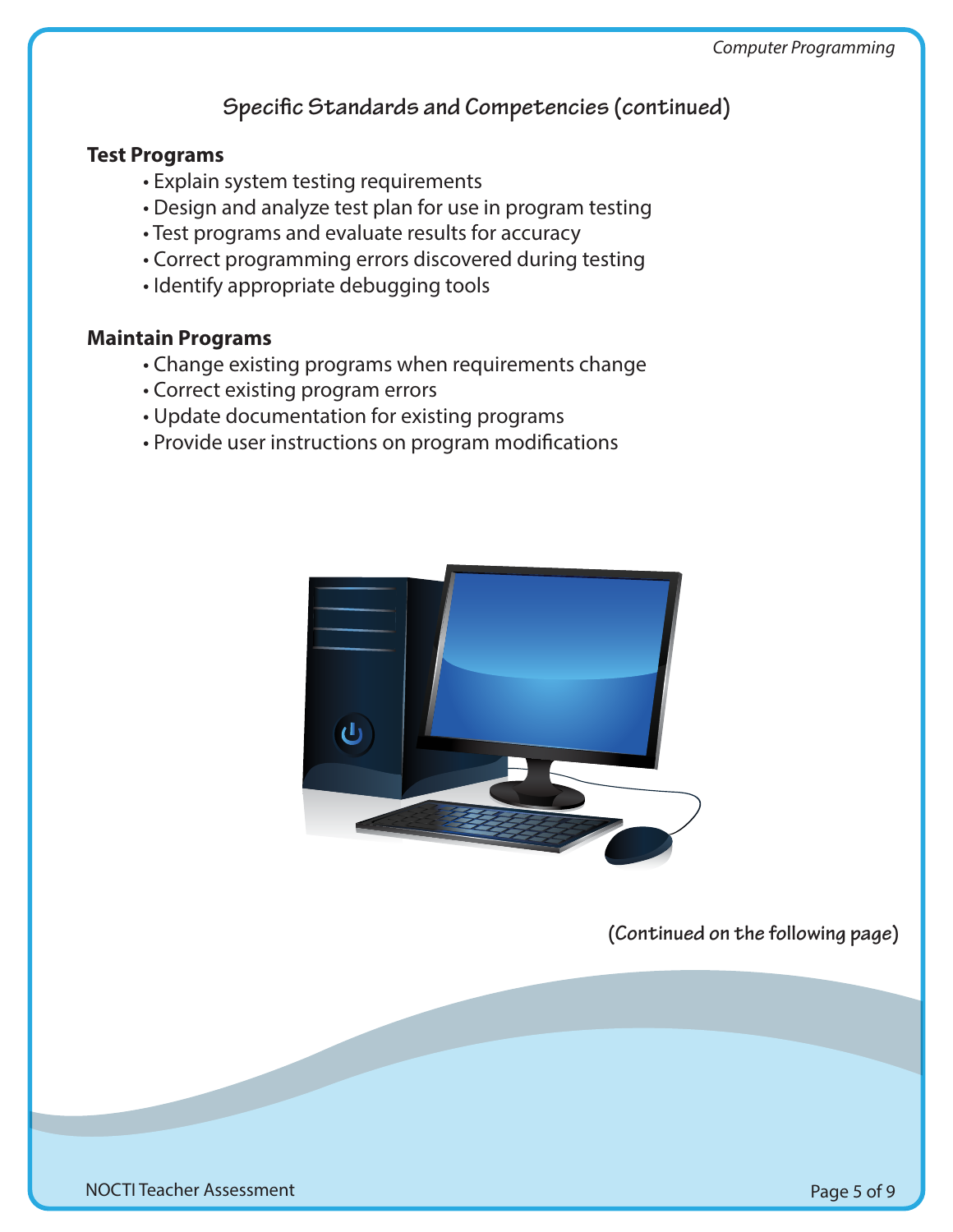# **Specific Standards and Competencies (continued)**

## **Complete User Documentation and Technical Writing**

- Develop documentation narrative
- Document data use and storage
- Develop online help for users

#### **General Information and Concepts**

- Apply general design and programming concepts
- Identify various hardware platforms and run-time environments
- Identify human aspects in information systems
- Identify general information technology (IT) definitions and terms
- Adhere to best programming practices and methodologies
- Exhibit understanding of data hierarchy, access methods, and manipulation

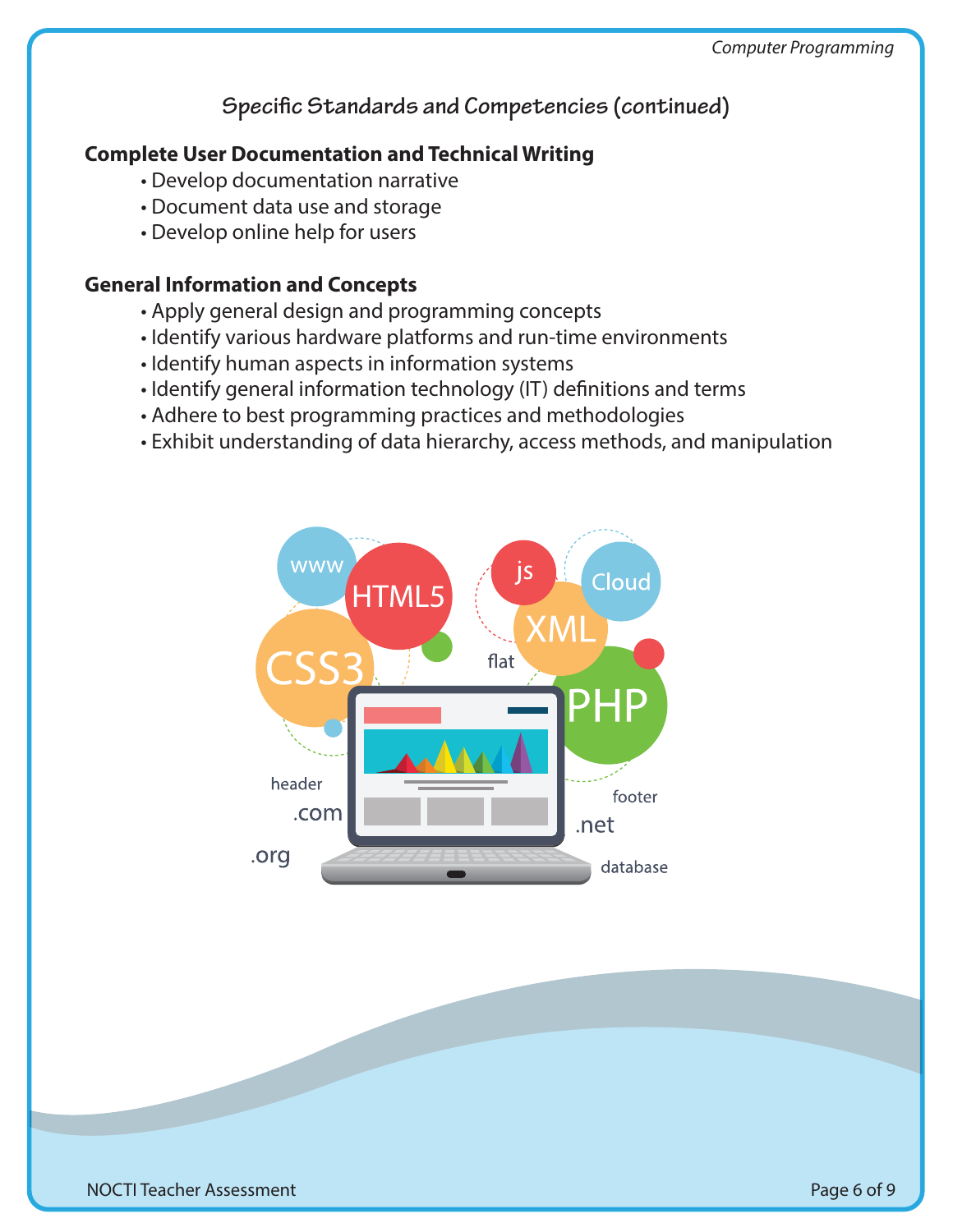## **Sample Questions**

#### **Data that is represented in a tagged-format language is**

- A. delimited
- B. fixed-length
- C. XML
- D. binary

#### Large programs used by many different people should be stored on a

- A. server
- B. personal computer
- C. DVD drive
- D. tape backup

#### **Each module in top-down programming should**

- A. be well distributed
- B. represent a loop
- C. represent a program function
- D. contain a procedure call

#### **Test data should be developed that will**

- A. execute the program properly the first time
- B. validate the operating system
- C. contain only invalid data
- D. generate the answers wanted by users

#### **Documentation standards should be**

- A. changed frequently
- B. defined up front
- C. dictated by the end users
- D. determined by the programmer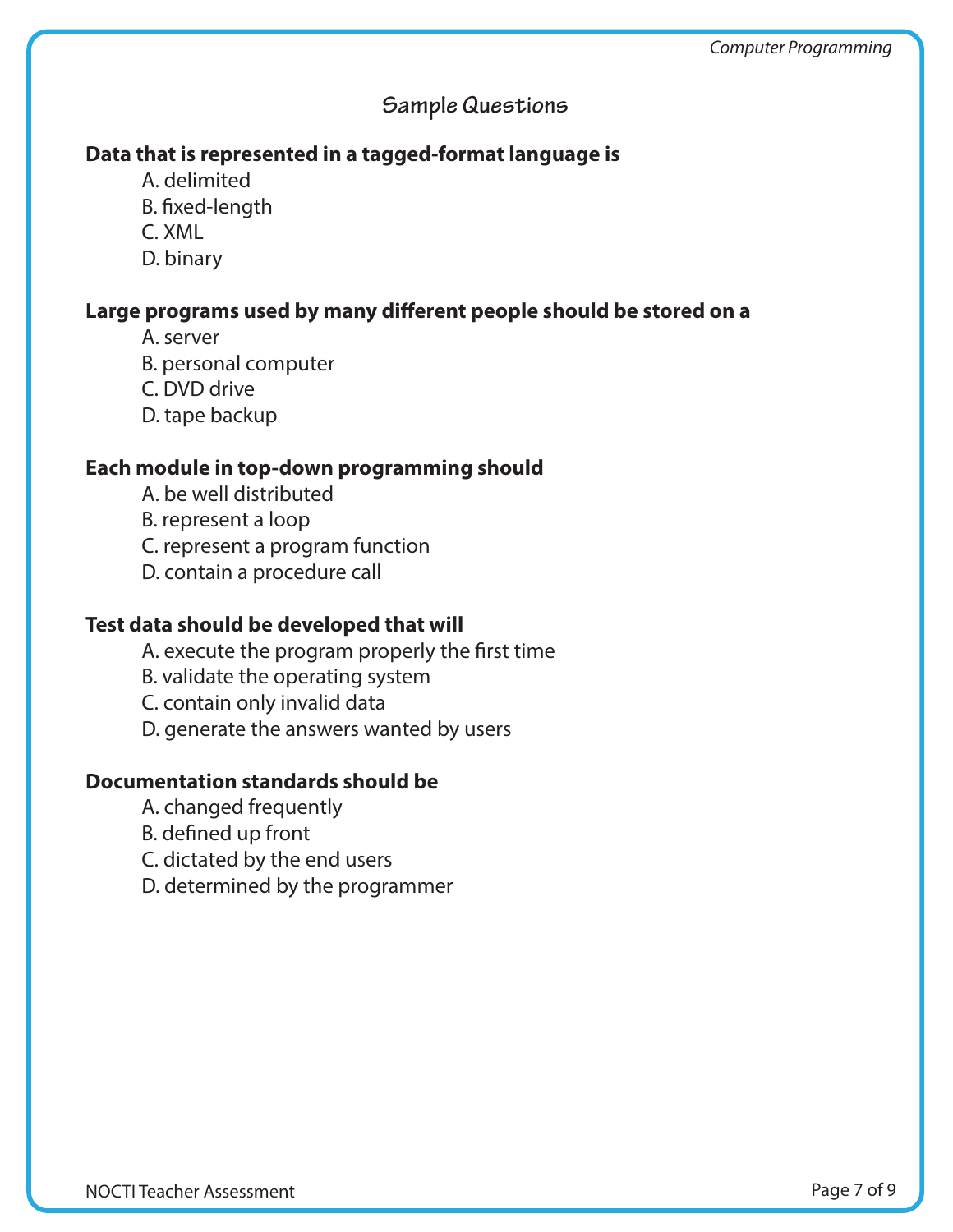# **Performance Assessment**

NOCTI performance assessments allow individuals to demonstrate their acquired skills by completing actual jobs using the tools, materials, machines, and equipment related to the technical area.

**Administration Time:** 3 hours **Number of Jobs:** 2

**Areas Covered:** 

# **61% Write a Program**

Create an order form to track CD purchases from a website, set up a GUI panel-type form, enter each set of given test data, perform appropriate calculations, display results in a table on the GUI panel, print out source code and output report.

# **39% Design Solution Logic**

Read the provided programming situation; create a flowchart of pseudocode that solves the programming situation.